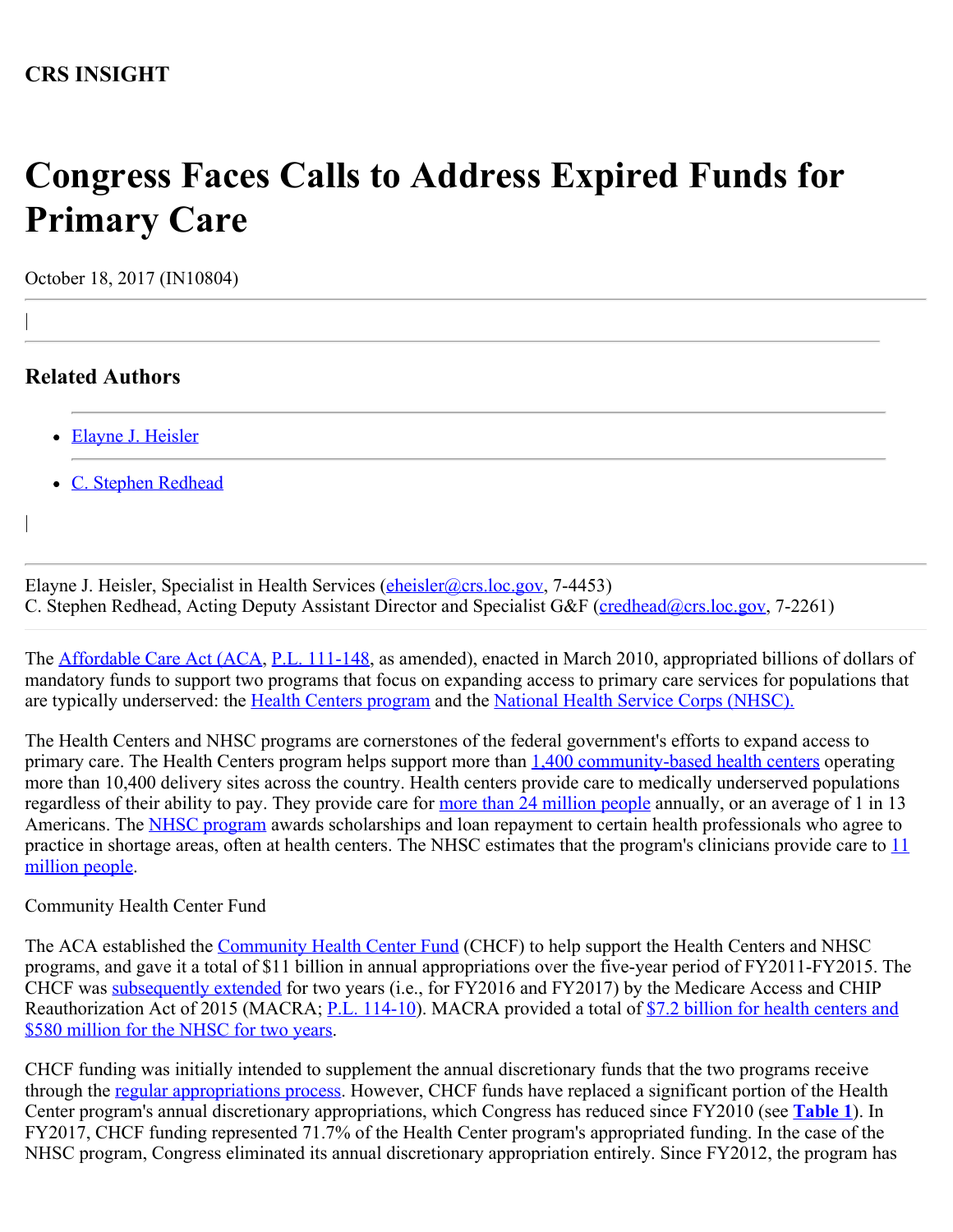relied solely on CHCF funding (see **[Table 1](http://www.crs.gov/Reports/IN10804?source=INLanding#_Ref496095851)**).

Table 1. Health Centers and NHSC Funding

(Millions of Dollars, by Fiscal Year)

|                       | 2010      | 2011     | 2012                          | 2013              | 2014             | 2015         | 2016             | 2017             | 2018<br>(Request)       |
|-----------------------|-----------|----------|-------------------------------|-------------------|------------------|--------------|------------------|------------------|-------------------------|
| <b>Health Centers</b> |           |          |                               |                   |                  |              |                  |                  |                         |
| Discretionary $2,141$ |           | 1,481    |                               | 1,472 1,492 1,397 |                  | 1,392        | 1,390            | 1,387            | 1,389                   |
| <b>CHCF</b>           | NA        | 1,000    | 1,200                         |                   | $1,465$ $2,145$  | 3,510        | 3,600            | 3,516            | $3,600^{\underline{a}}$ |
| % CHCF                |           |          | $0\%$ 40.3% 44.9% 49.5% 60.5% |                   |                  | 71.6%        | 72.1% 71.7%      |                  | 72.1%                   |
| <b>NHSC</b>           |           |          |                               |                   |                  |              |                  |                  |                         |
| Discretionary         | 141       | 25       | $\boldsymbol{0}$              | $\boldsymbol{0}$  | $\boldsymbol{0}$ | $\mathbf{0}$ | $\boldsymbol{0}$ | $\boldsymbol{0}$ | $\boldsymbol{0}$        |
| <b>CHCF</b>           | <b>NA</b> | 290      | 295                           | 285               | 283              | 287          | 310              | 289              | 310 <sup>4</sup>        |
| % CHCF                |           | 0% 92.1% | 100%                          | 100%              | 100%             | 100%         | 100%             | 100%             | 100%                    |

Source: Prepared by CRS based on **HHS budget documents**.

**Notes:** FY2013 reflects [sequestration](https://fas.org/sgp/crs/misc/R42050.pdf)s of discretionary and CHCF funds; FY2014, FY2015, and FY2017 reflect sequestration of the CHCF. Does not include discretionary funding appropriated for [Federal Torts Claims Act](https://bphc.hrsa.gov/ftca/index.html) for Health Centers, which is approximately [\\$100 million annually.](https://www.hrsa.gov/sites/default/files/hrsa/about/budget/budget-justification-2018.pdf#page=54)

a. Proposed mandatory funding.

Funding "Cliff"

Advocates are referring to the expiration of the CHCF funding at the end of FY2017 as a ["funding cliff](http://www.nachc.org/policy-matters/federal-issues/appropriations/)." They are reporting that [health centers intend to implement hiring freezes and reduce operating hours as a result of funding](http://www.nachc.org/news/survey-shows-funding-cliff-already-disrupting-access-care-community-health-centers/) [reductions.](http://www.nachc.org/news/survey-shows-funding-cliff-already-disrupting-access-care-community-health-centers/) [News reports](http://www.cq.com/doc/news-5194181?0) also indicate that centers in some states are experiencing difficulty recruiting providers and have lost staff because of funding uncertainty.

## No FY2018 CHCF Funding

The President's FY2018 budget proposes new mandatory funding—\$3.6 billion for health centers and \$310 million for the NHSC—for each of FY2018 and FY2019 (see **[Table 1](http://www.crs.gov/Reports/IN10804?source=INLanding#_Ref496095851)**). Legislation (e.g., [H.R. 3770,](http://www.congress.gov/cgi-lis/bdquery/z?d115:H.R.3770:) [H.R. 3922,](http://www.congress.gov/cgi-lis/bdquery/z?d115:H.R.3922:) [H.R. 3862,](http://www.congress.gov/cgi-lis/bdquery/z?d115:H.R.3862:) and [S.](http://www.congress.gov/cgi-lis/bdquery/z?d115:S.1899:) [1899](http://www.congress.gov/cgi-lis/bdquery/z?d115:S.1899:)) has been introduced in both chambers that would extend the program's mandatory funding; however, as of the